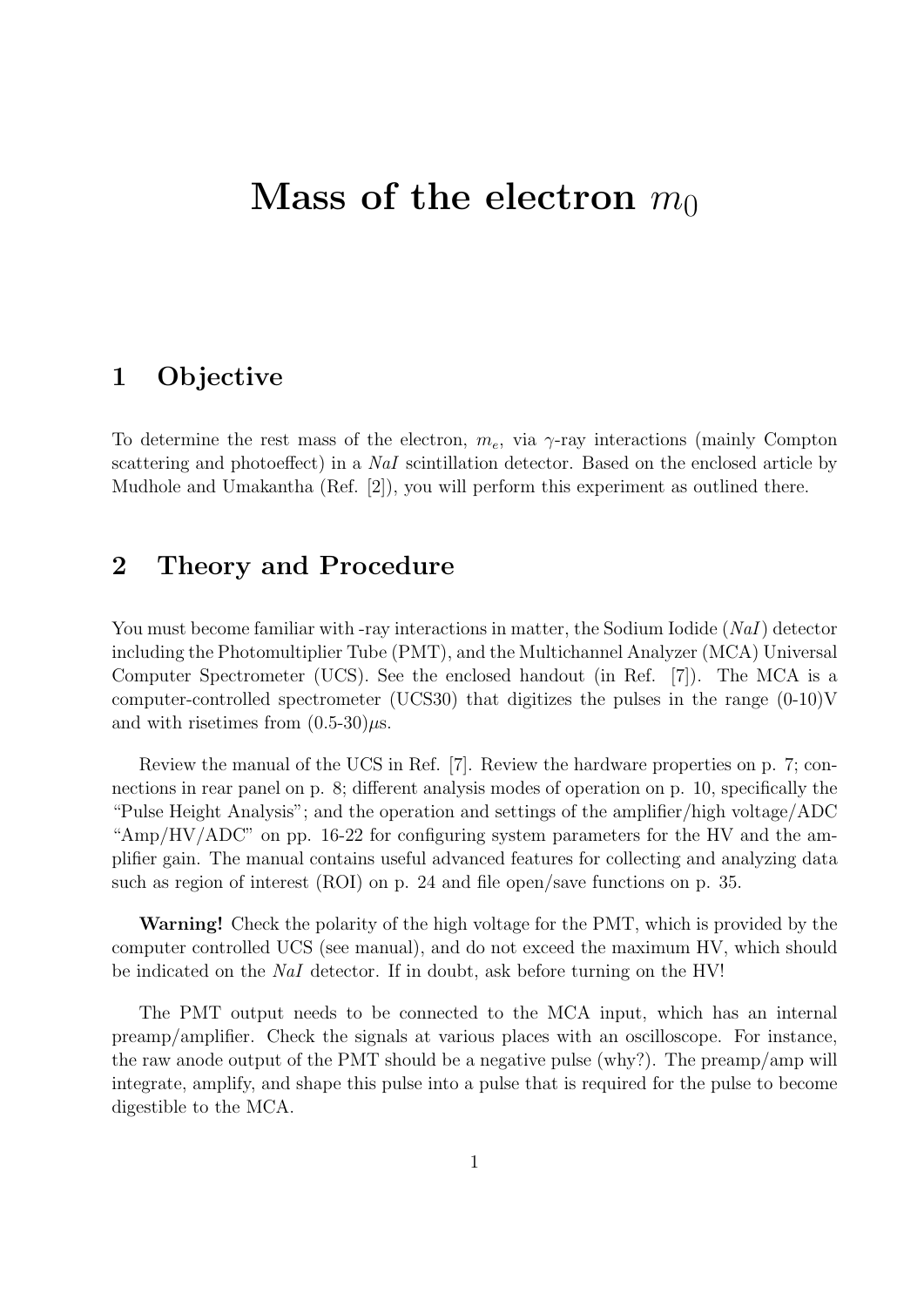Also observe the PMT output as you change the HV (gain of the PMT increases with increasing HV - make sure you understand why). Record the spectra from several -sources to familiarize yourself with the physics and the hardware. If the backscatter peak is weak try to enhance it by positioning some material appropriately. Use the photopeaks for calibration, i.e., channel number versus energy deposited. This relationship should be highly linear.

**Perform a linear least squares fit**. You can review least square fit in "Fit straight line with unequal errors" under additional resources or in 6.3 and 6.4 in Ref. [3].) Good sources for the calibration are  ${}^{22}Na$ ,  ${}^{137}Cs$ , and  ${}^{60}Co$ , resulting in a total of 5 photopeaks. Make sure your lab report/ lab notebook contains plots of all your spectra. The most useful sources, based on their longevity, are (with their half-life and most abundant  $E_\gamma$ ):

 $137Cs$  ( $\tau_{1/2}$  = 30.2 years; 0.662 MeV)  $^{60}Co$  ( $\tau_{1/2}$ = 5.3 years; 1.17 MeV, 1.33 MeV)  $22Na$  ( $\tau_{1/2}$  = 2.6 years; 0.511 MeV, 1.275 MeV)  $133Ba$  ( $\tau_{1/2}$  = 10.5 years; 0.356 MeV)

Note that in case of  $^{22}Na$  and  $^{60}Co$  you might also see the sum peak at higher energies. Look for it and make sure you understand what is happening there. If you take data long enough with your detector close to a wall (no *Pb* bricks as shielding and no sources around!) you will likely see a peak at 1.46 Mev from  $40K$  in concrete, a well-known background line in concrete buildings. Identify this peak in a background spectrum.

Determine the resolution (FWHM) in  $\%$  using your  $^{137}Cs$  photopeak. Typical numbers for *NaI* detectors are 5%-10%. You may find useful to take data for a certain amount of time with a weak source, then remove the source, and take data for the same amount of time with the MCA in subtract mode, i.e. performing a background subtraction.

Using your calibration determine the Compton edge and the backscatter peak (both in keV) for as many sources as possible. Then calculate  $m<sub>e</sub>$  and determine the uncertainty for *m<sup>e</sup>* (in keV). It is important to collect as many data points for *m<sup>e</sup>* as possible, at least four each from the Compton edge and from the backscatter peak. If, for example, you can't use the Compton edge from a particular source, try to still use the backscatter peak. An example for this is  ${}^{60}Co$  - why can't you use the Compton edge in this case? For sources with two  $\gamma$  lines accumulate enough statistics so that you can use the sum peak and its Compton edge. In addition, take a long-enough background spectrum so that you can use the <sup>40</sup>*K* line, mentioned above.

Do your results from the Compton edges indicate whether the half-height point is really the best measure of the Compton edge? Is there any systematic difference in your results between the accuracy obtained for *m<sup>e</sup>* using the Compton edges vs. using the backscatter peaks? If yes, can you think of a reason why?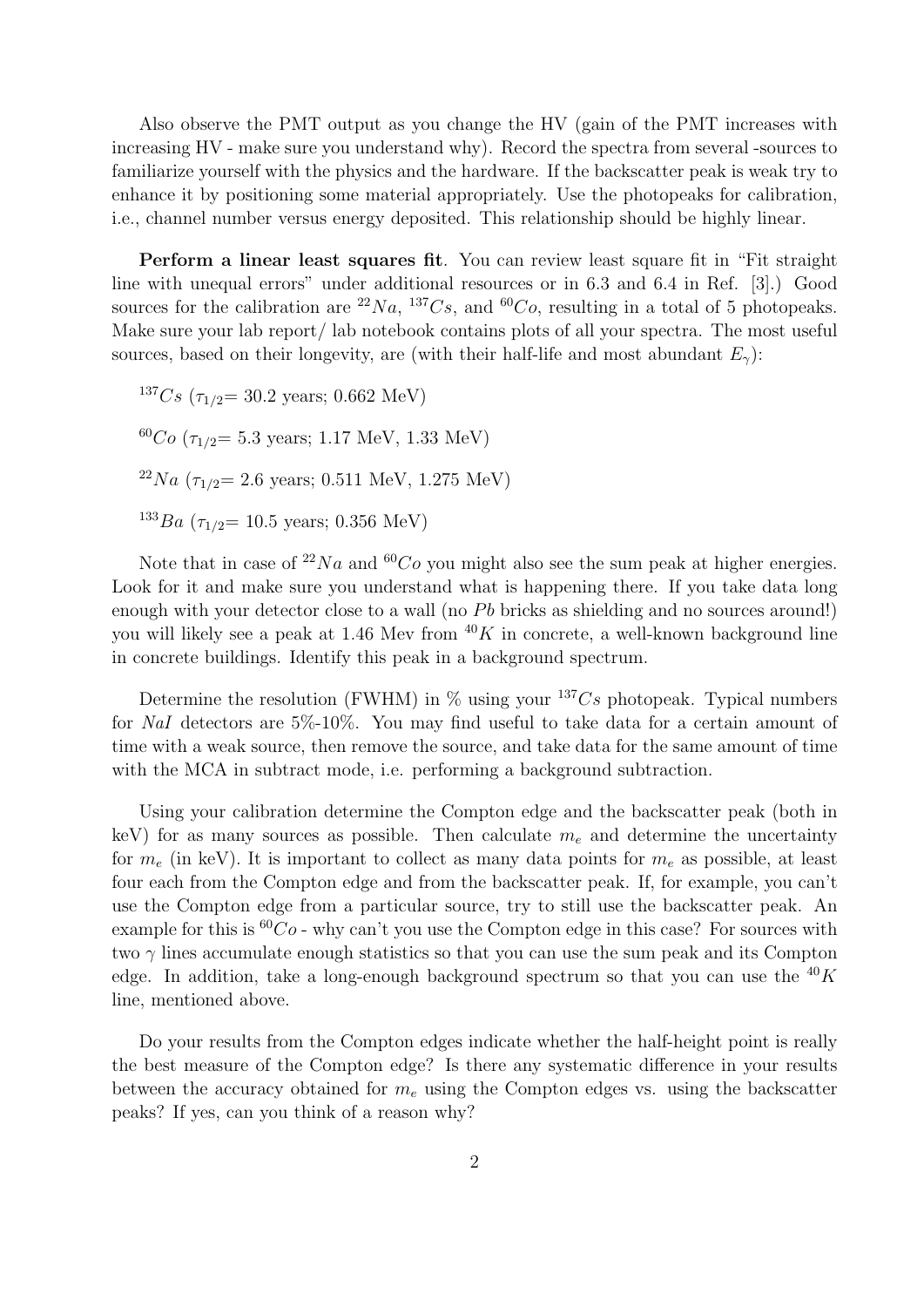Answer the question: why do the backscatter events show up in a peak, i.e. why are they not distributed over a much wider energy range?

## **3 References**

[1] Melissinos and Napolitano, Chapter 8.

[2] Appendix: Determination of the rest-mass energy of the electron..., Am J. Phys Vol 45 No 11, Nov. 1977.

[3] Appendix : Interaction of Electrons and Photons with Matter

[5] G.F. Knoll, Radiation Detection and Measurement, 2nd ed., 1989, Wiley.

[6] W.R. Leo, Techniques for Nuclear and Particle Physics Experiments, 2nd ed., 1994, Springer.

[7] Multichannel Analyzer manual can be found in: http://www.spectrumtechniques.com/ucs30.htm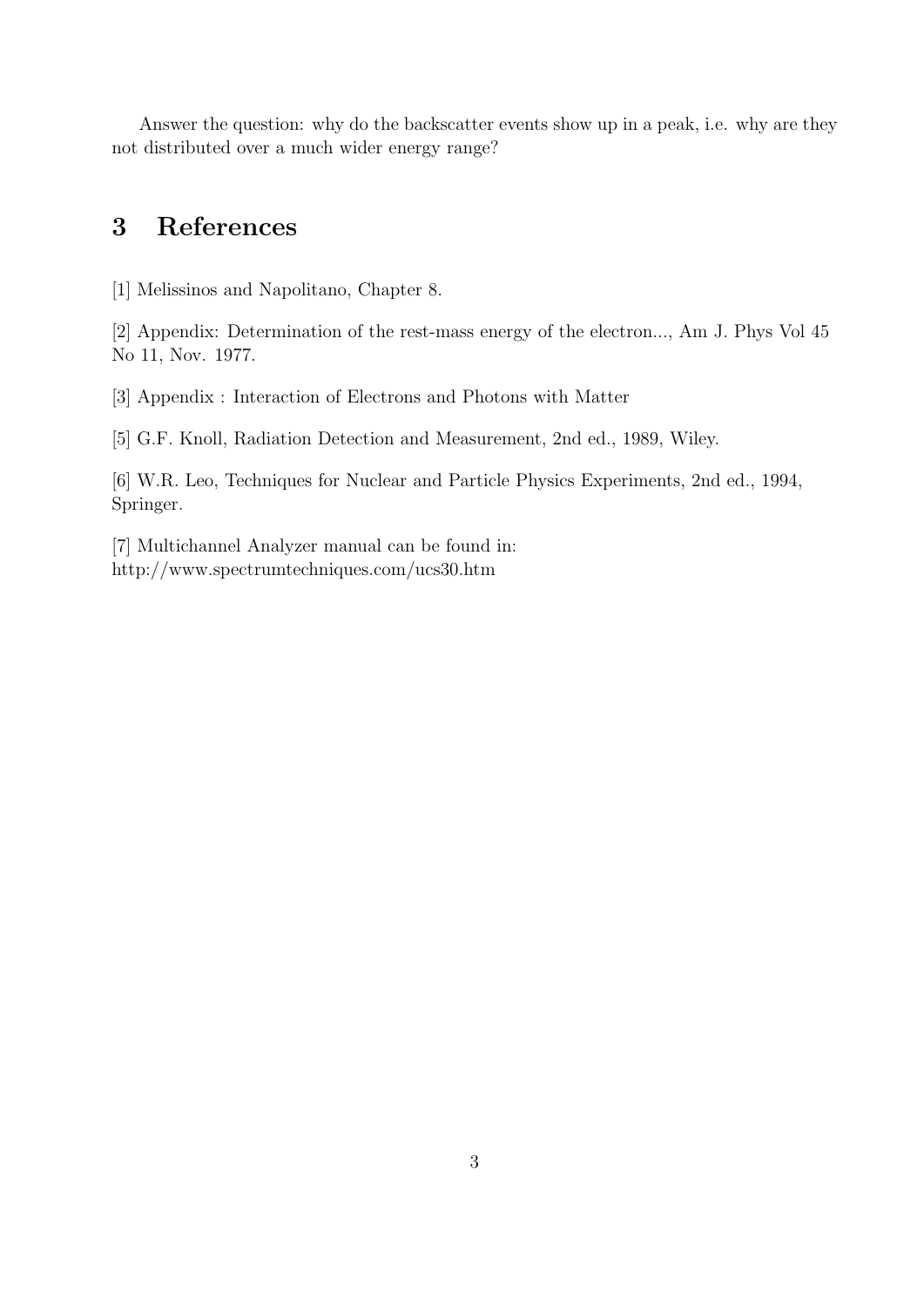

Fig. 1. The output of a misaligned double-beam interferometer illuminated through a square aperture.

many cases this is adequate. However, when a larger number (over three) of reflections are involved they may introduce a rotation in the beam which is undetectable by this simple aligning technique. Such rotations cannot be tolerated in interferometric systems and may be troublesome also in other applications.

In noncoherent systems, rotational alignment is achieved by using some kind of reticle (*i.e.*, cross hairs). Unfortunately, due to diffraction, a reticle does not solve the problem in a coherent system. We found it very useful to convert the whole laser beam into a "reticle." This can easily be done by inserting an aperture of some definite form in the beam in order to produce a diffraction pattern-the "reticle" of the desired form. For example, a circular aperture produces a set of concentric rings that are useful in accurate centering of the beam. In our laboratory<sup>1</sup> we used a square aperture in order to align an interferometric system with two laser beams exactly colinear and allowing no rotation between them. Figure 1 shows the output of the system with inaccurate alignment (a slight displacement of the beams was also introduced for clarity.

<sup>1</sup>J. Shamir, Appl. Opt. **15**, 120, (1976).

#### Determination of the rest-mass energy of the electron: a laboratory experiment

T.S. Mudhole and N. Umakantha Department of Physics, Karnatak University, Dharwar, 580 003, India (Received 23 October 1975; revised 9 December 1975)

The rest-mass energy of the electron is an important quantity in physics and it is desirable to have a laboratory experiment to determine it. This can be done by making use of the Compton scattering in which an incident photon of known energy shares energy and momentum with an electron at rest. It can be shown<sup>1</sup> that in a head-on collision with an incident photon of energy  $E_{\gamma}$ , the electron receives the maximum possible energy given by

$$
T_{\text{max}} = E_{\gamma} [1 + (m_0 c^2 / 2E_{\gamma})]^{-1}
$$
 (1)

and the back-scattered photon has the minimum possible energy given by

$$
E'_{\gamma} = E_{\gamma} - T_{\text{max}} = m_0 c^2 [2 + (m_0 c^2 / E_{\gamma})]^{-1}, \quad (2)
$$

where  $m_0$  is the rest mass of the electron and c is the velocity of light. Thus, by experimentally determining either  $T_{\text{max}}$ or  $E'_{\gamma}$  for a known  $E_{\gamma}$  the electron rest-mass energy  $m_0c^2$ can be determined.

This experiment can be done in any undergraduate laboratory which is equipped with a gamma-ray spectrometer consisting of a  $\text{NaI}(T1)$  crystal coupled to a photomultiplier and a single- or multichannel analyzer to determine the pulse-height distribution due to monoenergetic gamma rays falling on the crystal. The photoelectric absorption of the incident photons lead to a peak called the photopeak whose

maximum corresponds to the energy  $E_{\gamma}$  of the incident photons. The Compton scattered electrons have a continuous distribution of energy from zero to  $T_{\text{max}}$  and these lead to the so-called Compton distribution in the pulse-height spectrum. Because of the finite resolution of the crystal, the Compton distribution has at the higher energy end a rapidly falling part called the Compton edge. The pulse height corresponding to the midpoint of the Compton edge may be taken as corresponding to the electron energy  $T_{\text{max}}$ . On the other hand, if the head-on collision takes place at the interface between the crystal and the glass envelope of the phototube, the electron would escape from the crystal and the back-scattered photon of energy  $E'_{\gamma}$  may undergo photoelectric absorption in the crystal. Such processes lead to a well-discernable peak called the back-scattered peak which is superposed on the continuous Compton distribution.<sup>2</sup> If, using a set of gamma sources of known energy, the spectrometer is calibrated so that the pulse height can be expressed in terms of energy, the pulse heights corresponding to the photopeak, the Compton edge, and the back-scattered peak can be directly expressed in terms of energy, and using Eqs. (1) and (2) the value of  $m_0c^2$  can be determined.

We report the results we have obtained by using a  $NaI(T1)$  crystal of 1-in. diam. and 1-in. height coupled to